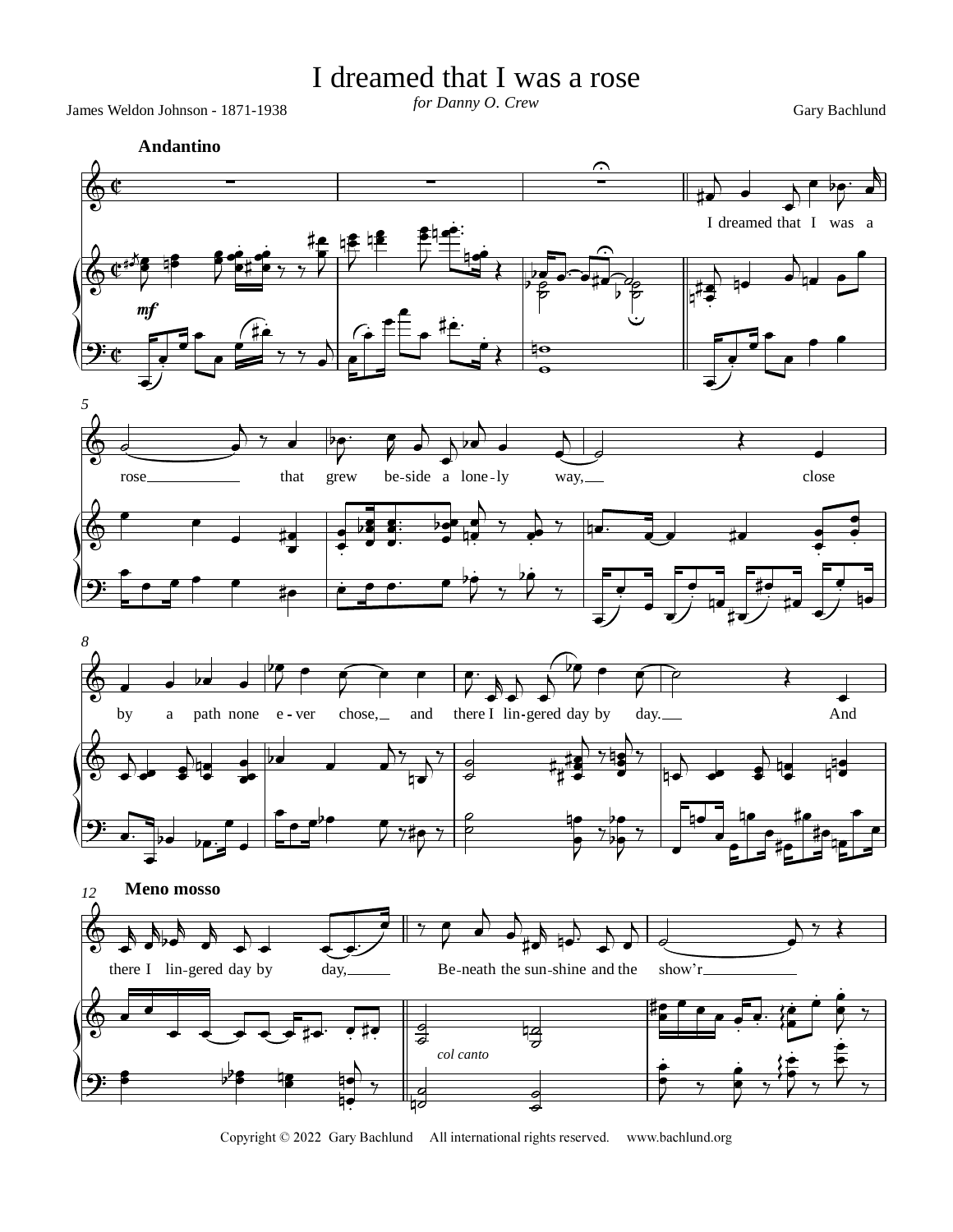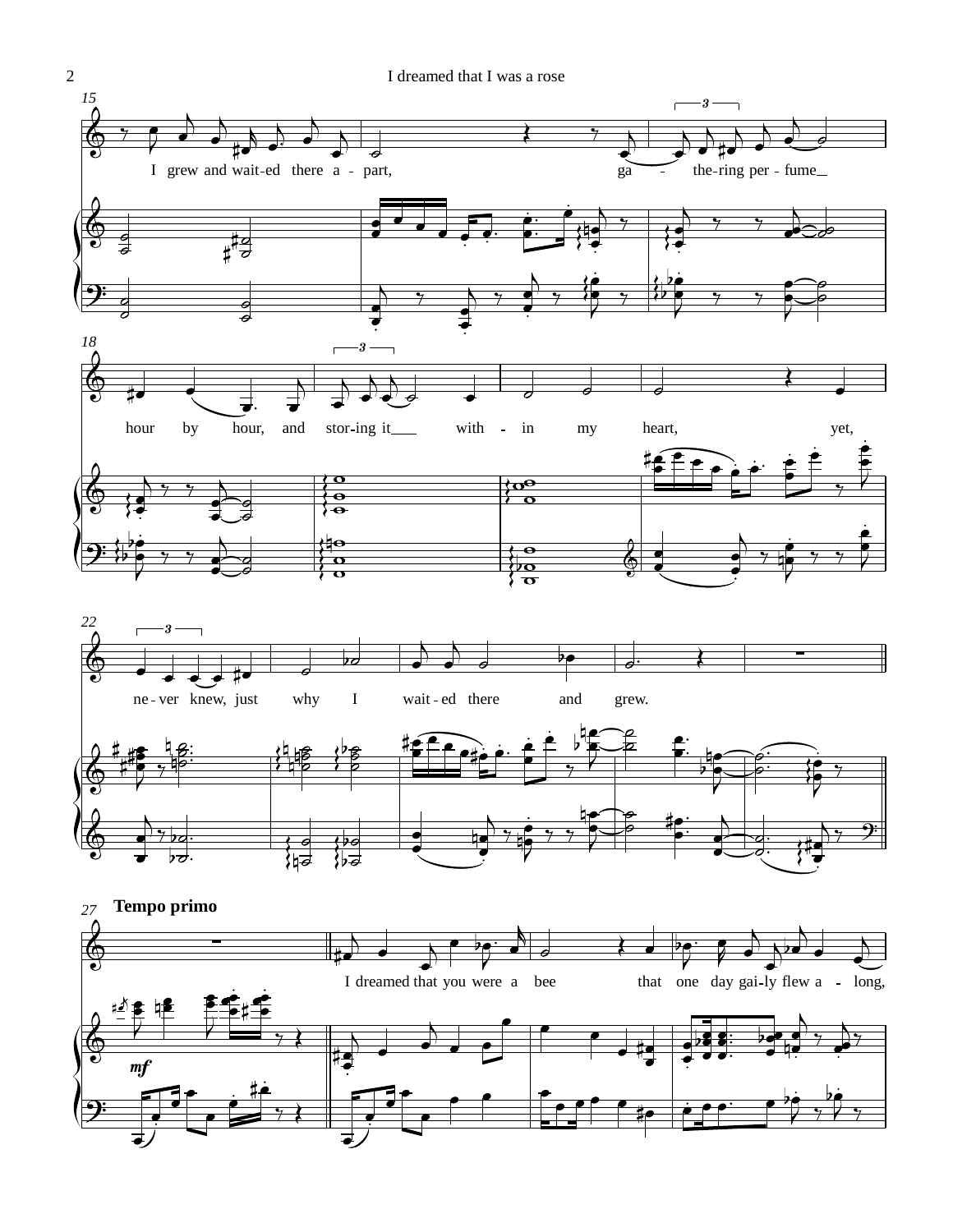I dreamed that I was a rose 3